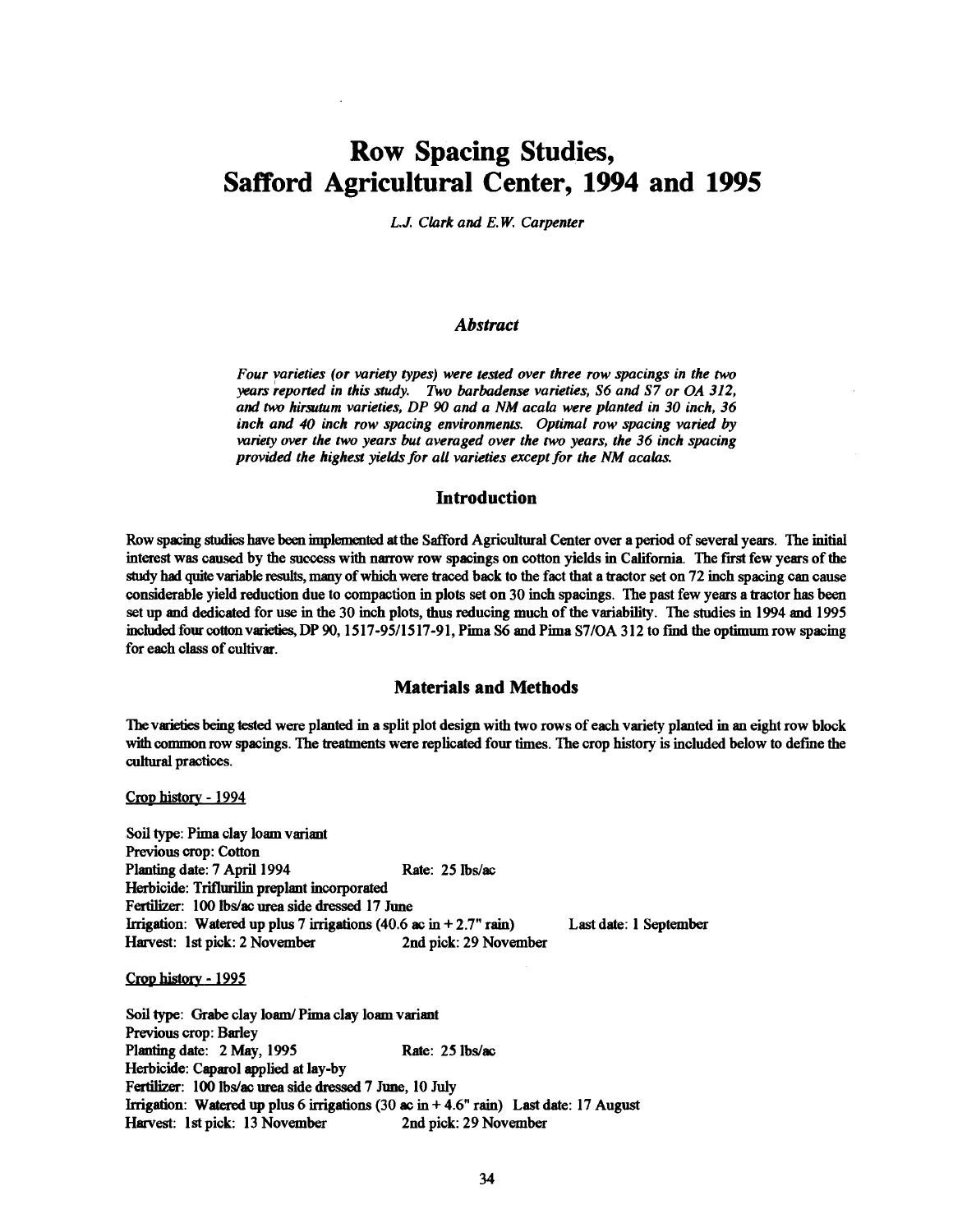Plots were harvested with a modified two-row cotton picker which collected cotton from each plot in a large bag. Weights were then obtained by weighing the bags on a hanging scale.

#### Results and Discussion

Because the experiment was a split plot design, the results were analysed in a 2 -way comparison looking at the effects of variety over row spacing and then at row spacing over variety. These results are reported in Tables i and 2 for years 1994 and 1995, respectively. In both years, DP 90 was the highest yielding over all row spacings followed by the 1517 variety, the short seasoned Pima and Pima S6. Pima S6 being the lower yielding than the short seasoned Pima is explained by poor seed quality in 1994 and unfavorable climatic conditions in 1995. Looking at row spacings across all varieties gave varying results over the two years. The 30 inch rows had the highest yields in 1994 and the 36 inch rows had the highest yields in 1995.

It was found more instructive to look at each variety separately so the effects would not be masked by other variables. Table 3 shows the results of different row spacings on DP 90. The 36 inch row spacing was optimal for yield production over both years. Table 4 shows the results of different row spacings on the two 1517 varieties. In 1994 with 1517 -95 the 30 inch row spacing had the highest yield, even though not significantly, and that treatment also had the largest percent first pick. In 1995 with 1517 -91, the 36 and 40 inch spacings seemed to have a slight edge over the 30 inch spacing. So, on average there were no differences between row spacings for these NM scabs. The data from Pima S6 is found in Table 5. The plants per acre column show the effect of poor seed germination on the trial in 1944 with the 40 inch spacing being very deficient in plants. This has to have reduced the yield compared to the other two treatments. An interesting thing was seen in 1995 with a trend toward higher yields with narrowing row spacings. This is diametrically opposed to what we had seen in the studies prior to 1994. No statistically significant differences were seen in yield so this phenomenon will be followed in subsequent trials. The shorter seasoned Pima varieties are reported in Table 6. Nothing shows up as statically significant, but the average over the two years of the trial indicates a preference for the 36 inch row spacing.

Figure 1 shows graphically the results of Tables 3 - 6. Differences in yields between row spacings are minimal, but DP 90 and the short seasoned Pimas give an indication of preference for the 36 inch spacing. Pima S6 shows a preference for the 36 and 30 inch row spacings. The NM acalas had a bimodal response, which indicates that there were no differences between treatments.

This study will continued another year using 1517 -95 and OA 312 along with DP 90 and Pima S6. The former two varieties are gaining popularity among growers in the high deserts of the southwest.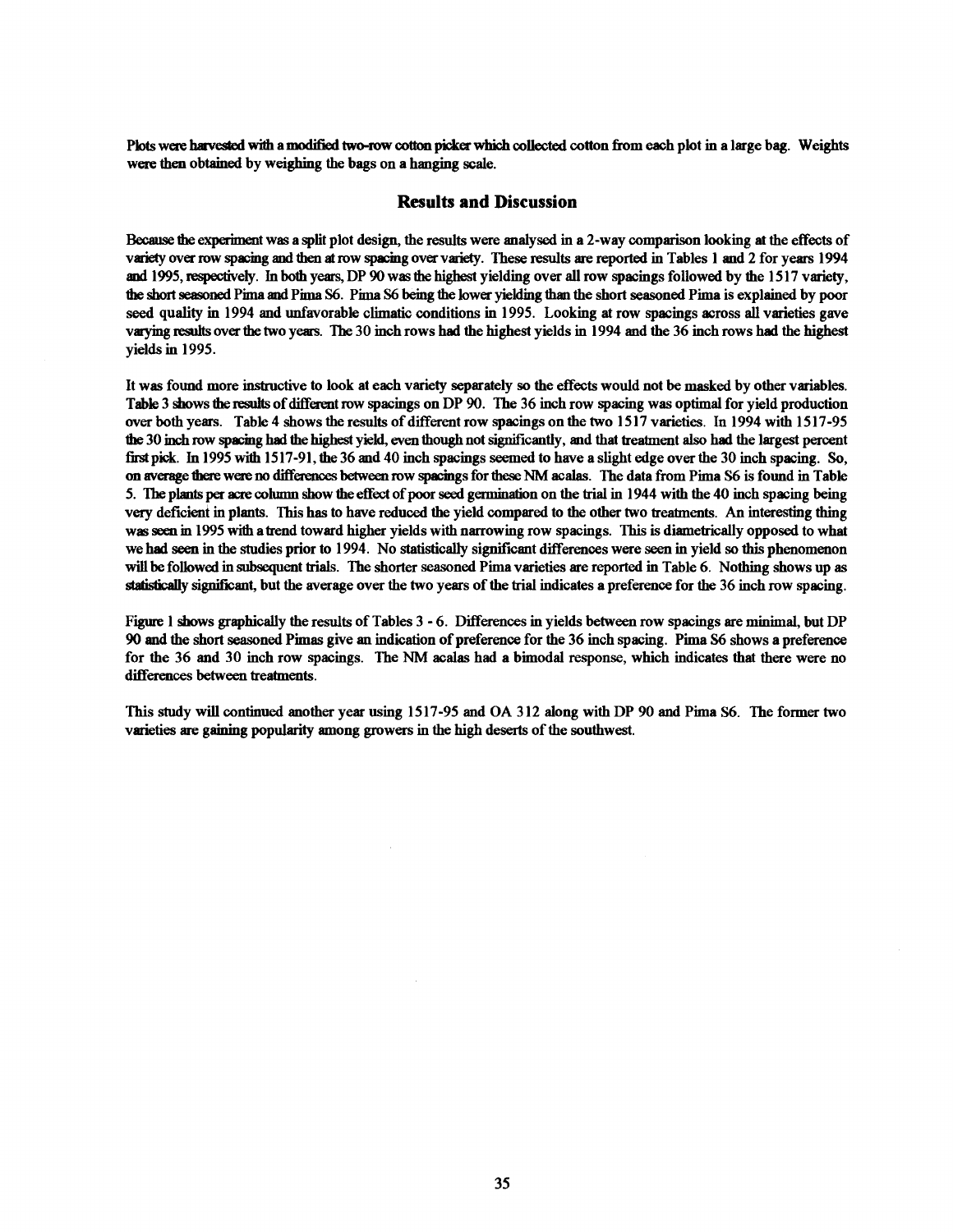| Treatment                          | <b>SC Yld</b> | % 1st Pk          | Pl Ht                                | P <i>U</i> ac | <b>Nodes</b>      | <b>HNR</b> |  |  |
|------------------------------------|---------------|-------------------|--------------------------------------|---------------|-------------------|------------|--|--|
| Variety effects across row spacing |               |                   |                                      |               |                   |            |  |  |
| <b>DP 90</b>                       | 3757 a        | 98.3 a            | 34.0 ab                              | 28423 a       | 21.8ab            | 1.58a      |  |  |
| 1517-95                            | 3056 b        | 96.9a             | 35.3a                                | 20718b        | 22.2a             | 1.60a      |  |  |
| Pima <sub>S6</sub>                 | 1505d         | 92.7 <sub>b</sub> | 33.9 ab                              | 10133 d       | 20.9ab            | 1.63a      |  |  |
| Pima <sub>S7</sub>                 | 1968c         | 94.3 b            | 31.8 <sub>b</sub>                    | 14620c        | 20.1 <sub>b</sub> | 1.61a      |  |  |
|                                    |               |                   | Row spacing effects across varieties |               |                   |            |  |  |
| 30"                                | 2703a         | 96.8a             | 33.8 ab                              | 20929a        | 20.8a             | 1.64a      |  |  |
| 36"                                | 2614 a        | 95.2a             | 32.8 <sub>b</sub>                    | 19312 a       | 21.5a             | 1.52a      |  |  |
| 40"                                | 2395 a        | 94.7 a            | 34.7a                                | 15179 b       | 21.5a             | 1.65a      |  |  |
| Avg                                | 2570.8        | 95.56             | 33.75                                | 18473.6       | 21.27             | 1.6        |  |  |
| $LSD$ 05                           | 397           | 2.24              | 2.16                                 | 2942.4        | 1.65              | 0.15       |  |  |
| <b>CV %</b>                        | 18.6          | 2.82              | 7.69                                 | 19.18         | 9.33              | 11.49      |  |  |

Table 1. Seedcotton yield and other agronomic factor as affected by variety and row spacing on the Safford **Agricultural Center, 1994.** 

Table 2. Seedcotton yield and other agronomic factor as affected by variety and row spacing on the Safford **Agricultural Center, 1995.** 

| Treatment                          | <b>SC Yld</b>                        | Pl Ht | <b>Pl/ac</b> |  |  |  |  |
|------------------------------------|--------------------------------------|-------|--------------|--|--|--|--|
| Variety effects across row spacing |                                      |       |              |  |  |  |  |
| <b>DP 90</b>                       | 3236 a                               | 34.6a | 36451 a      |  |  |  |  |
| 1517-91                            | 3016 a                               | 33.7a | 36603 a      |  |  |  |  |
| Pima <sub>S6</sub>                 | 1537 c                               | 36.9a | 37359 a      |  |  |  |  |
| OA 312                             | 2037 <sub>b</sub>                    | 36.4a | 34788 a      |  |  |  |  |
|                                    | Row spacing effects across varieties |       |              |  |  |  |  |
| 30"                                | 2328 a                               | 34.1a | 36867 a      |  |  |  |  |
| 36"                                | 2641a                                | 36.9a | 36754a       |  |  |  |  |
| 40"                                | 2401a                                | 35.2a | 35279 a      |  |  |  |  |
| Avg                                | 2456.4                               | 35.4  | 36300        |  |  |  |  |
| <b>LSD 05</b>                      | 213.4                                | 2.68  | 8044.2       |  |  |  |  |
| CV <sub>6</sub>                    | 12.1                                 | 10.5  | 30.8         |  |  |  |  |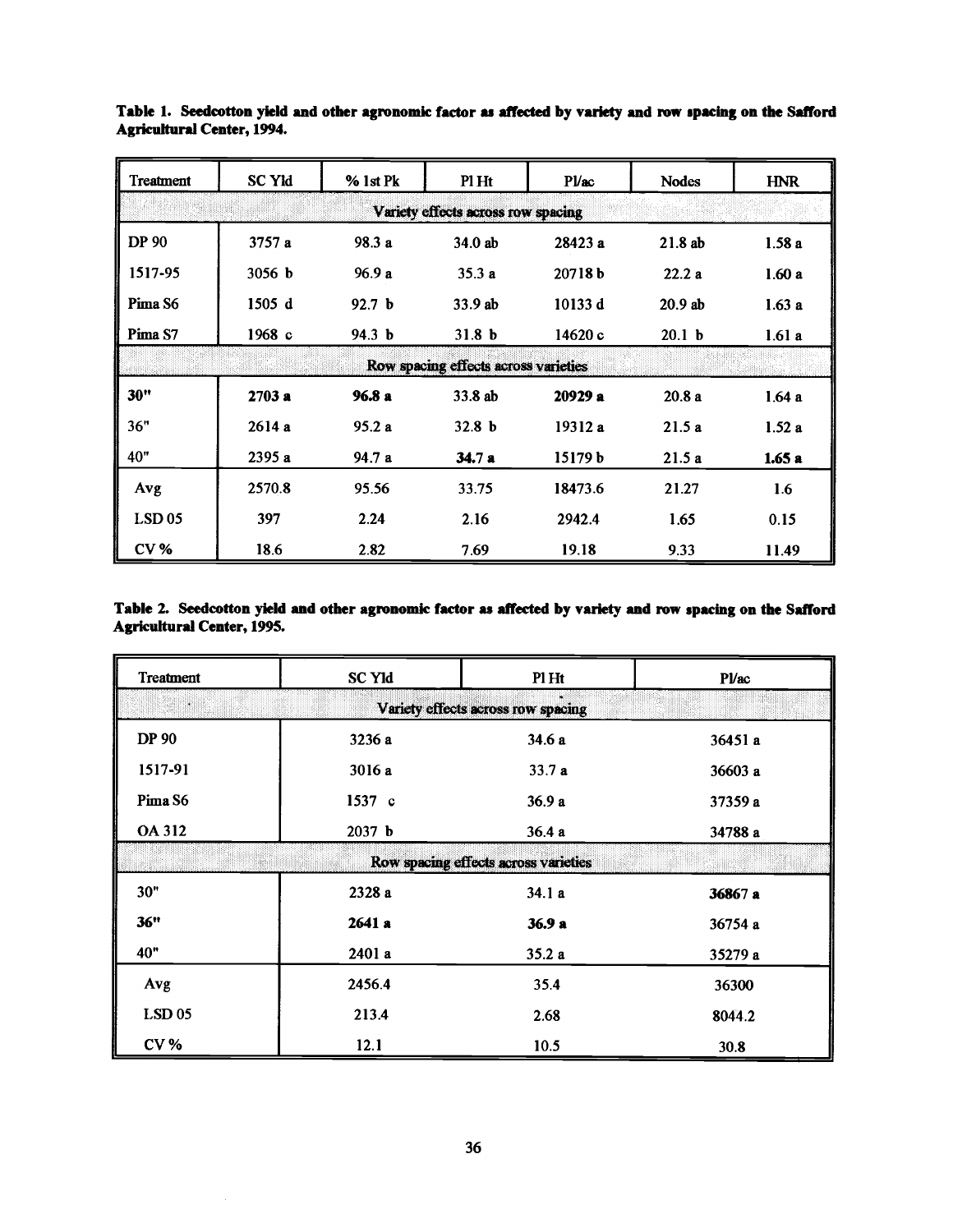| Treatments      | <b>SC Yld</b> | % 1st Pk          | Pl Ht                      | <b>P</b> I/Ac | Nodes        | <b>HNR</b> |
|-----------------|---------------|-------------------|----------------------------|---------------|--------------|------------|
|                 |               |                   | 1994                       |               |              |            |
| 30"             | 3815 a        | 99.1 a            | 35.8a                      | 32670 a       | 21.9a        | 1.65a      |
| 36"             | 3978 a        | 97.1 <sub>b</sub> | 31.8 a                     | 27906 a       | 22.3a        | 1.45a      |
| 40 <sup>"</sup> | 3477 a        | 98.8 a            | 34.5a                      | 24694 a       | 21.3a        | 1.64a      |
| <b>AVG</b>      | 3756.7        | 98.34             | 34                         | 28423.3       | 21.79        | 1.58       |
| $LSD$ 05        | 1142.4        | 1.76              | 5.24                       | 12127         | 4.12         | 0.5        |
| CV <sub>6</sub> | 17.6          | 1.04              | 8.9                        | 24.7          | <u>11.32</u> | 18.23      |
|                 |               |                   | 1995                       |               |              |            |
| 30"             | 2913 с        |                   | 31.8 a                     | 39930 a       |              |            |
| 36"             | 3576 a        |                   | 36.0a                      | 35930 a       |              |            |
| 40"             | 3219b         |                   | 36.0a                      | 34031 a       |              |            |
| <b>AVG</b>      | 3235.8        |                   | 34.6                       | 36451.3       |              |            |
| $LSD$ 05        | 291.8         |                   | 7.36                       | 16854.6       |              |            |
| CV <sub>6</sub> | 5.2           |                   | 12.3                       | 26.7          |              |            |
|                 |               |                   | Average over 1994 and 1995 |               |              |            |
| 30"             | 3364          |                   | 33.8                       | 36300         |              |            |
| 36"             | 3777          |                   | 33.9                       | 31918         |              |            |
| 40"             | 3348          |                   | 35.3                       | 29363         |              |            |

Table 3. Seedcotton yield and other agronomic factor for DP 90 as affected by row spacing on the Safford Agricultural Center, 1994-5.

|                                     |  | Table 4. Seedcotton yield and other agronomic factor for 1517-9x as affected by row spacing on the Safford |  |
|-------------------------------------|--|------------------------------------------------------------------------------------------------------------|--|
| <b>Agricultural Center, 1994-5.</b> |  |                                                                                                            |  |

| Treatments | <b>SC Yld</b>  | $%$ 1st Pk        | PIHt                       | <b>Pl/Ac</b> | Nodes | <b>HNR</b> |  |  |  |
|------------|----------------|-------------------|----------------------------|--------------|-------|------------|--|--|--|
|            | 1517-95 - 1994 |                   |                            |              |       |            |  |  |  |
| 30"        | 3327 a         | 98.3 a            | 34.1a                      | 20555a       | 21.1a | 1.63a      |  |  |  |
| 36"        | 2850 a         | 95.5 <sub>b</sub> | 35.0a                      | 23028 a      | 23.5a | 1.49a      |  |  |  |
| 40"        | 2984 a         | 96.9 ab           | 36.6a                      | 18572 a      | 22.0a | 1.69a      |  |  |  |
| <b>AVG</b> | 3053.4         | 96.91             | 35.25                      | 20718.2      | 22.21 | 1.6        |  |  |  |
| $LSD$ 05   | 683.8          | 2.46              | 5.28                       | 4741.5       | 2.41  | 0.33       |  |  |  |
| <b>CV%</b> | 12.9           | 1.46              | 8.66                       | 13.22        | 6.27  | 11.76      |  |  |  |
|            |                |                   | $1517 - 91 - 1995$         |              |       |            |  |  |  |
| 30"        | 2813 a         |                   | 31.5a                      | 29494 a      |       |            |  |  |  |
| 36"        | 3113 a         |                   | 36.0a                      | 38115 a      |       |            |  |  |  |
| 40"        | 3122 a         |                   | 33.5a                      | 42199 a      |       |            |  |  |  |
| <b>AVG</b> | 3016           |                   | 33.7                       | 36602.5      |       |            |  |  |  |
| $LSD$ 05   | 379.4          |                   | 6.84                       | 12418.9      |       |            |  |  |  |
| <b>CV%</b> | 7.3            |                   | 11.8                       | 19.6         |       |            |  |  |  |
|            |                |                   | Average over 1994 and 1995 |              |       |            |  |  |  |
| 30"        | 3070           |                   | 32.8                       | 25025        |       |            |  |  |  |
| 36"        | 2982           |                   | 35.5                       | 30572        |       |            |  |  |  |
| 40"        | 3053           |                   | 35.1                       | 30386        |       |            |  |  |  |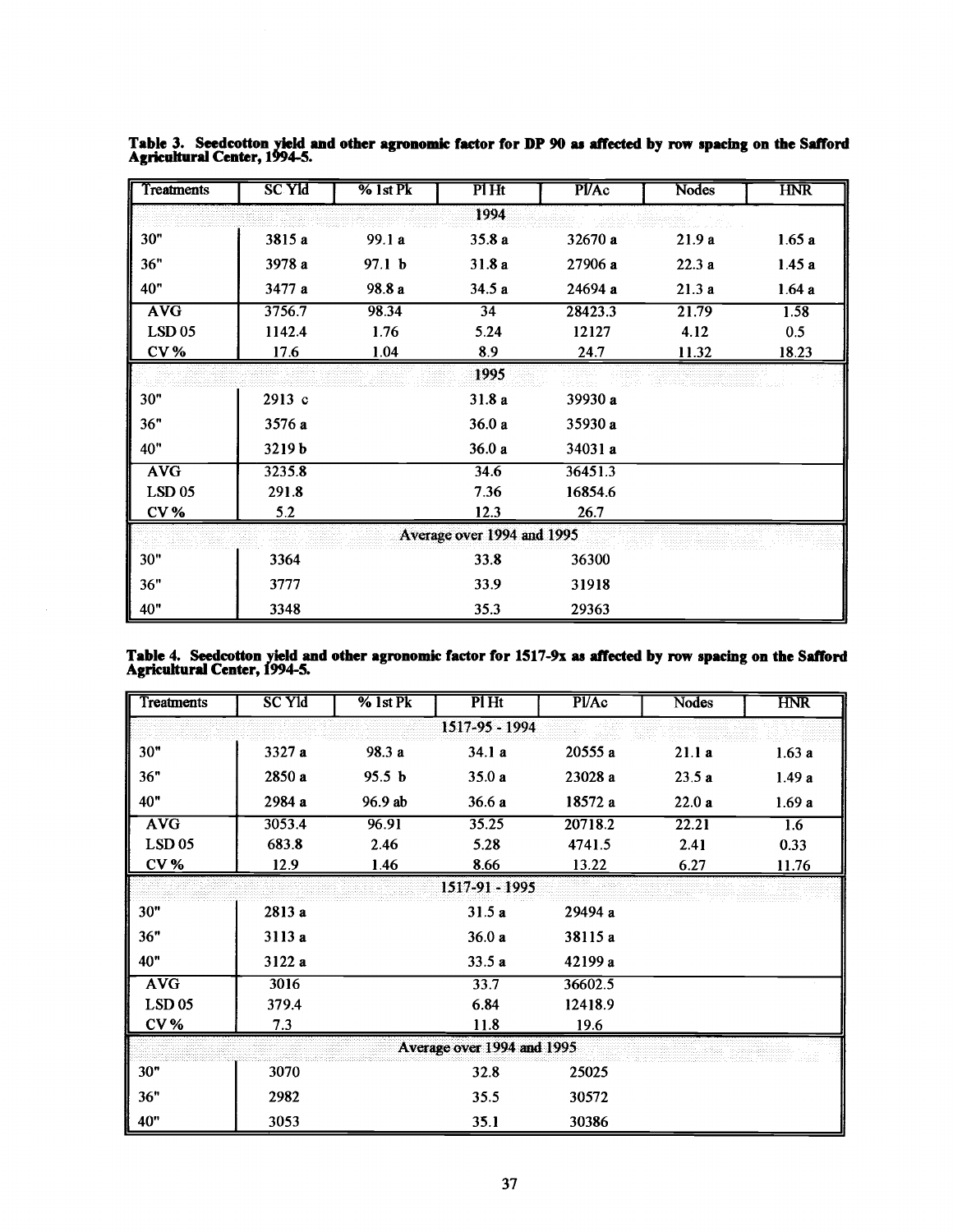| Treatments    | <b>SC Yld</b> | $%$ 1st $Pk$ | PI Ht                      | PVAc     | <b>Nodes</b> | HNR   |
|---------------|---------------|--------------|----------------------------|----------|--------------|-------|
|               |               |              | 1994                       |          |              |       |
| 30"           | 1549 a        | 94.0 a       | 33.0 a                     | 14021 a  | 20.1a        | 1.65a |
| 36"           | 1732 a        | 94.5 a       | 34.6 a                     | 10663 ab | 21.0a        | 1.65a |
| 40"           | 1234 a        | 89.5a        | 34.1a                      | 5714 b   | 21.6a        | 1.60a |
| <b>AVG</b>    | 1504.8        | 92.66        | 33.92                      | 10133    | 20.91        | 1.63  |
| <b>LSD 05</b> | 527.5         | 8.18         | 4.27                       | 7692.3   | 3.38         | 0.256 |
| $CV_0$        | 20.3          | <u>5.1</u>   | 7.28                       | 43.9     | 8.89         | 8.63  |
|               |               |              | 1995                       |          |              |       |
| 30"           | 1724a         |              | 35.8 a                     | 42199 a  |              |       |
| 36"           | 1546 a        |              | 37.5a                      | 37208 a  |              |       |
| 40"           | 1343a         |              | 37.5a                      | 32670 a  |              |       |
| <b>AVG</b>    | 1536.8        |              | 36.9                       | 37358.8  |              |       |
| $LSD$ 05      | 504.6         |              | 2.69                       | 16951.8  |              |       |
| <b>CV%</b>    | <b>18.9</b>   |              | 4.21                       | 26.2     |              |       |
|               |               |              | Average over 1994 and 1995 |          |              |       |
| 30"           | 1637          |              | 34.4                       | 28110    |              |       |
| 36"           | 1639          |              | 36.1                       | 23936    |              |       |
| 40"           | 1289          |              | 35.8                       | 19192    |              |       |

Table 5. Seedcotton yield and other agronomic factor for Pima S6 as affected by row spacing on the Safford Agricultural Center, 1994-5.

Table 6. Seedcotton yield and other agronomic factors for earlier maturing Pima cotton as affected by row spacing on the Safford Agricultural Center, 1994-5.

| <b>Treatments</b> | <u>sc yid</u>              | $\%$ 1st Pk | Pl Ht  | <b>PVAc</b> | <b>Nodes</b> | $H\!N\!R$ |  |  |
|-------------------|----------------------------|-------------|--------|-------------|--------------|-----------|--|--|
| Pima S7 - 1994    |                            |             |        |             |              |           |  |  |
| 30"               | 2124 a                     | 95.7a       | 32.3a  | 16471a      | 20.1a        | 1.63a     |  |  |
| 36"               | 1898 a                     | 93.6 a      | 29.6a  | 15654 a     | 19.3a        | 1.55a     |  |  |
| 40"               | 1883 a                     | 93.7 a      | 33.6a  | 11735 a     | 21.0a        | 1.66a     |  |  |
| <b>AVG</b>        | 1968.1                     | 94.33       | 31.83  | 14620.1     | 20.13        | 1.61      |  |  |
| <b>LSD 05</b>     | 1123.5                     | 4.99        | 5.11   | 8702.3      | 4.59         | 0.68      |  |  |
| <b>CV%</b>        | <u>33</u>                  | 3.05        | 9.27   | 34.4        | <u>13.18</u> | 13.5      |  |  |
|                   | OA 312 - 1995              |             |        |             |              |           |  |  |
| 30"               | 1860 a                     |             | 37.5a  | 35846 a     |              |           |  |  |
| 36"               | 2332 a                     |             | 38.0 a | 36300 a     |              |           |  |  |
| 40"               | 1919 a                     |             | 33.8 a | 32216 a     |              |           |  |  |
| <b>AVG</b>        | 2037.3                     |             | 36.4   | 34788       |              |           |  |  |
| <b>LSD 05</b>     | 801.6                      |             | 6.21   | 16436       |              |           |  |  |
| CV <sub>%</sub>   | <u>22.7</u>                |             | 9.87   | 32.3        |              |           |  |  |
|                   | Average over 1994 and 1995 |             |        |             |              |           |  |  |
| 30"               | 1992                       |             | 34.9   | 26159       |              |           |  |  |
| 36"               | 2115                       |             | 33.8   | 25977       |              |           |  |  |
| 40"               | 1901                       |             | 33.7   | 21976       |              |           |  |  |